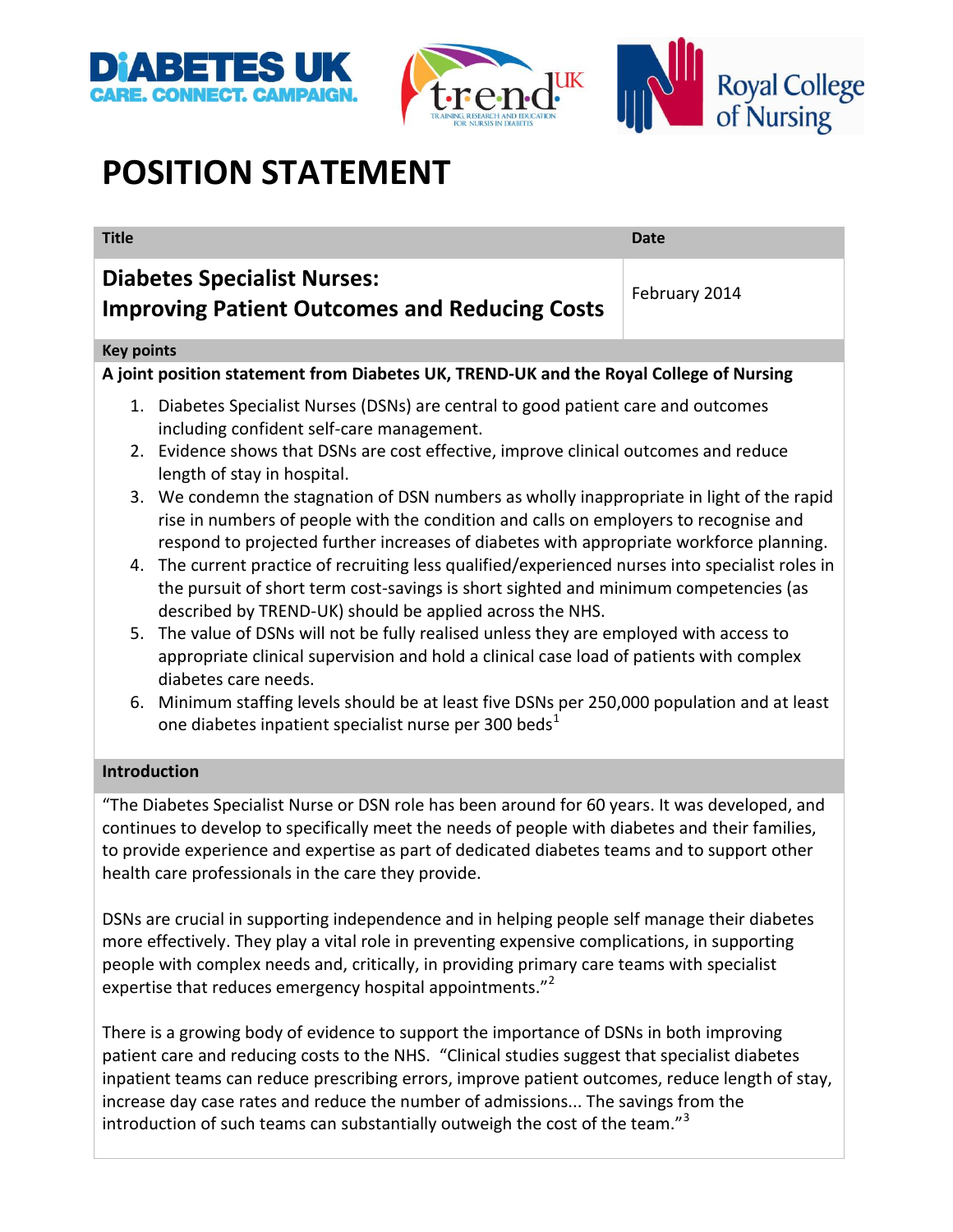Despite these benefits to patients and healthcare providers, at Diabetes UK we are increasingly noticing a worrying trend; DSN posts being left frozen and unfilled and new DSN posts recruiting staff without appropriate qualifications and experience (and of course paying less). We are deeply concerned that the result will have a significant impact on people with diabetes as they receive poorer quality care.

"Patients report that seeing a DSN, even once or twice, instigates total change to independent condition management."<sup>3</sup> Whilst a 2012 randomised controlled trial looking at the cost effectiveness of DSNs showed that "instigating a DSN as a central carer provides opportunities to achieve cost reductions." <sup>4</sup> In light of this cutting DSN's clinical contact is deeply illogical.

This position statement describes the current situation facing diabetes care in the NHS; the business case for DSNs; and, calls on healthcare providers and commissioners to ensure that patient safety and wellbeing is not compromised in the pursuit of short-term cost savings.

#### **Current situation**

# **What is the role of DSNs?**

DSNs work wholly in diabetes care. They may be employed and work in primary care; secondary care providing inpatient care; intermediate care working in the community; or, in a mixture of these settings. A DSN's clinical caseload might encompass the care of adults or children with diabetes, or both. DSNs are usually members of multidisciplinary teams, although not all of them work with the recommended clinical and governance support of a consultant specialist in diabetes care, as recommended in the Royal College of Nursing report defining such roles<sup>5</sup>.

The DSN is often the first point of contact for patients, referring them to other specialist services that are appropriate to their needs. Clinical care should take up about 50-60% of a DSNs time. The rest would include patient and staff education, whilst more senior and experienced DSNs take on other elements such as audit and research and guideline development. In 2010 research showed 41% have undertaken non-medical prescribing courses. $2$ 

Specialist (adult and paediatric) diabetes teams, which include DSN skills, provide direct care for people with diabetes with complex needs that cannot be met within the skill competencies of the general practice team. Examples include:

- people newly diagnosed with Type 1 diabetes
- people with Type 1 diabetes (for carbohydrate counting and/or the use of insulin pumps/or continuous blood glucose monitoring)
- children and young people (transition clinics) with diabetes
- pregnant women and those planning a pregnancy
- patients with significant and ongoing cardiovascular or peripheral vascular disease
- young patients with diabetes of an undefined nature
- patients with active foot ulcers or uncontrolled neuropathic pain
- patients with diabetes and advanced renal disease or retinopathy requiring active management or complex monitoring
- people whose risk factors for complications have been unsuccessfully controlled in primary care
- patients with acute complications including Diabetic Ketoacidosis and Hyperosmolar Hyperglycaemic state (HHS)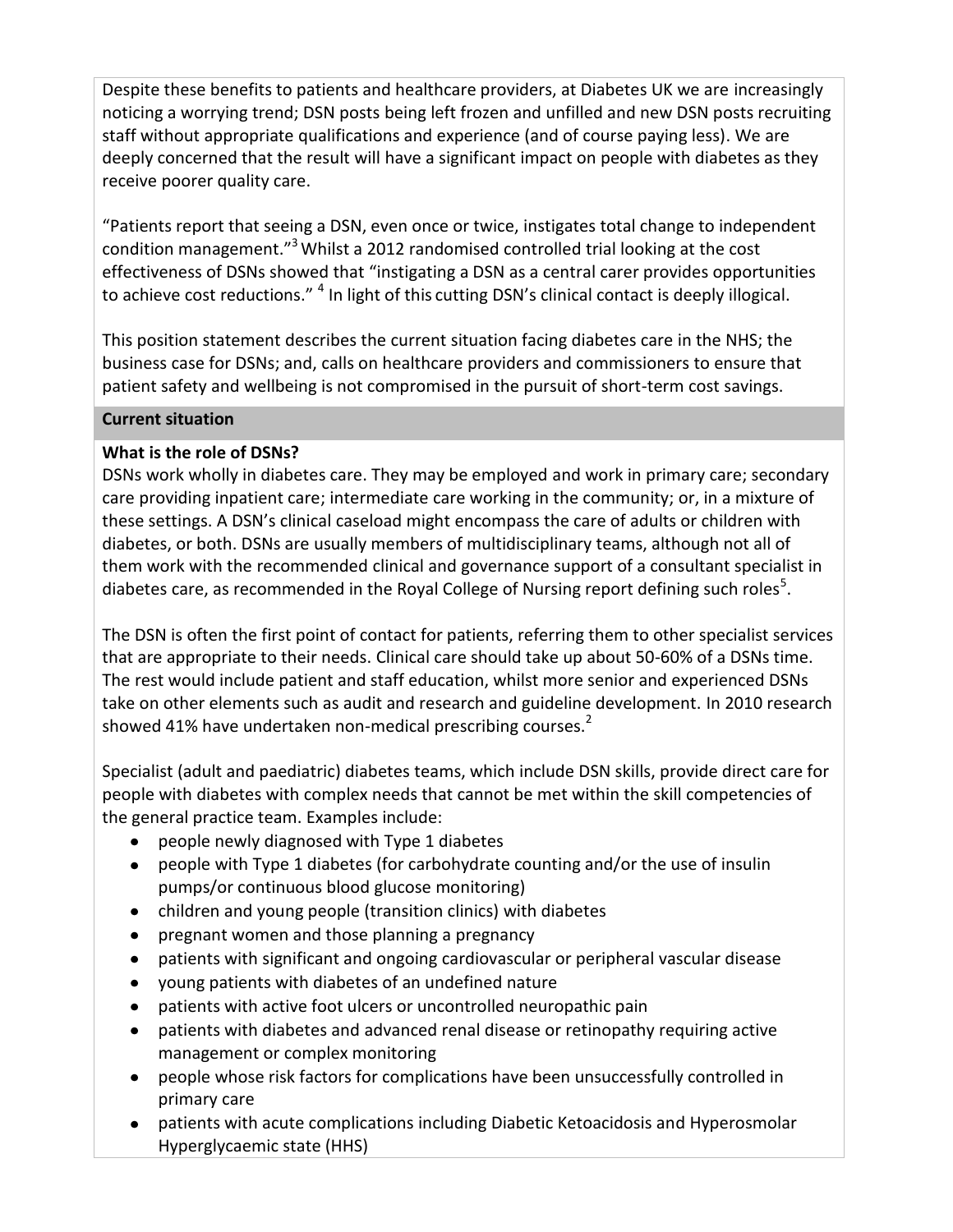- patients with neuropathy, especially autonomic neuropathy  $\bullet$
- $\bullet$  inpatient care.<sup>6</sup>

In addition DSNs will have responsibility for supporting the wider health system as follows:

- Implementation of specialist diabetes education to support self-management and patient empowerment
- Supporting nursing homes, care homes, mental health units and other specialist settings to deliver appropriate diabetes care
- Delivering training and mentoring in diabetes to other healthcare professionals
- Insulin initiation in people with Type 2 diabetes
- **Ensuring the 15 Healthcare Essentials are carried out across the system**<sup>7</sup>

## **What is the business case for DSNs?**

The incidence of diabetes is predicted to increase to 5 million by 2025. It is essential that steps are taken to increase the NHS's capacity to care for people with diabetes in a cost effective manner. The body of evidence shows that Diabetes Specialist Nurses are a key part of cost effective care. A randomized controlled trial showed "diabetes specialist nurses are potentially cost saving by reducing hospital length of stay. There was no evidence of an adverse effect of reduced length of stay on re-admissions, use of community resources, or patient perception of quality of care."<sup>8</sup>

Whilst a similar trial in Norfolk and Norwich University Hospital NHS Trust concluded "diabetes excess bed occupancy was [...] reduced notably following the introduction of a DISN [Diabetes Inpatient Specialist Nurse] service."<sup>9</sup> Evidence also demonstrated that in a district hospital study a DSN with Nurse Prescribing skills significantly reduced insulin error and this led to reduced length of stay.<sup>10</sup>

"A 1000-bed hospital that employs a diabetes specialist team – including DSNs – with staffing costs of £170,000 a year can save between £1.5 million and £4.4 million annually on other NHS costs, which includes reducing hospital stays for these patients by 1.4 days."<sup>11</sup> The Diabetes Inpatient Satisfaction Study (DIPSAT) showed that patients were statistically more satisfied with inpatient care if seen by a  $DSN.<sup>12</sup>$ 

"Nurse consultant- and DSN-led services are clinically effective; patients achieved significant positive clinical outcomes in  $HbA_{1c}$  and cholesterol reduction in direction of NICE targets. Feedback showed high patient satisfaction and increased confidence in ability to self-manage."<sup>13</sup>

A survey of over 400 people with diabetes in July 2013 showed the majority of education courses for managing diabetes are delivered by DSNs (82%).Following attendance of these courses, 80% of people felt that their knowledge and understanding of how to manage their diabetes had increased.<sup>14</sup>

# **What is happening to DSN roles in the new NHS?**

Between 2010 and 2012 the levels of diagnosed diabetes for England (as recorded by QOF) rose by 10%. Yet in the same period there was a fall of 3% in the number of sites who employ *any* Diabetes Specialist Nurses.<sup>15</sup> The rate of diagnosed and undiagnosed diabetes is projected to increase by a further 15% to 2020. $^{16}$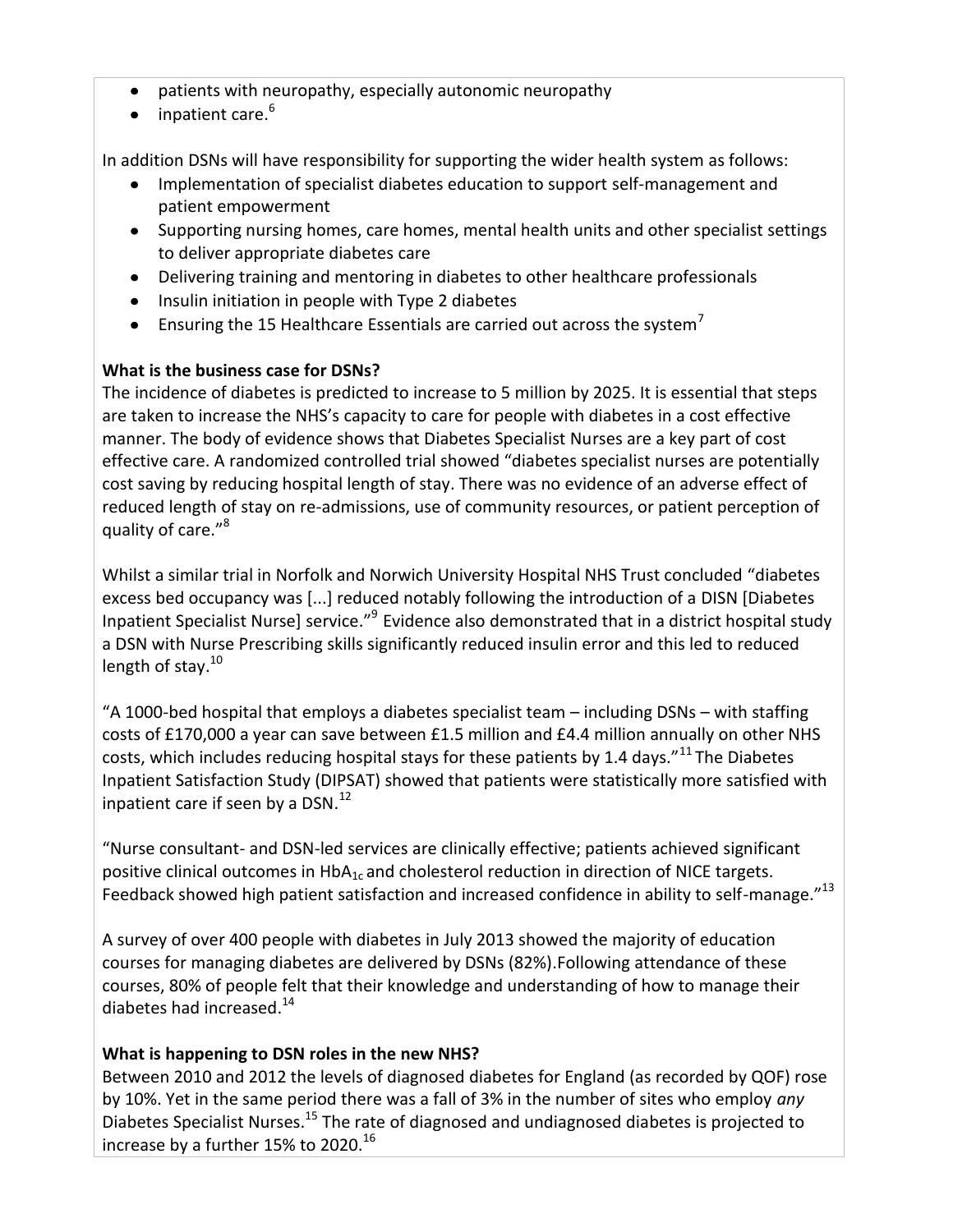As the Royal College of Nursing pointed out in their November 2013 Special Report, Frontline First, rising levels of diabetes contribute to a significant increase in demand for nursing. <sup>17</sup> Yet, in October 2013 a survey of 71 nurses<sup>18</sup> working in diabetes care found that:

- Over 20% reported that their posts had changed to include less patient contact in the last 2 years (largely because of increased admin and data work)
- Over 50% reported problems getting time to attend training and 55% reported problems securing funding for training
- 20% reported being re-graded at a lower band in the last 2 years, whilst 17% were in the  $\bullet$ midst of having their posts reviewed/re-banded
- 18% reported DSN vacancies in their trusts
- $\bullet$  48% were due to retire within the next 10 years<sup>18</sup>

Similarly, the Association of British Clinical Diabetologists (ABCD) surveyed their members in November 2012 and found that 41 DSN (or nursing) posts were reported as frozen or removed in service redesigns (including 4 paediatric DSNs) - in 25 cases this was the result of a vacancy freeze. The latest National Diabetes Inpatient Audit (2012) showed that "just under one third of [hospital] sites still have no specific diabetes inpatient specialist nurses (DISN)."<sup>19</sup>

Diabetes UK is aware of areas where DSNs are facing redundancy or re-banding at lower levels, but in the current climate nurses are unwilling to speak out about cuts for fear of the impact it might have on their future employment prospects.

It is important to note that the 2013 survey of nurses<sup>18</sup> found 16 different diabetes nursing job titles- making it more confusing for patients and professionals to know whether they have the appropriate support in place to assure safety and confidence in the system. The competencies are clearly defined by TREND-UK Guidance, "An Integrated Career and Competency Framework for Diabetes Nursing"<sup>20</sup>, but there remains considerable confusion amongst patients, professionals and commissioning organisations about what skills and experience are required to have the official title of DSN. This is because there is no accreditation of the role and remains no satisfactory process for assuring competencies and skills of the nursing staff employed.

A national competency framework for diabetes nursing and accreditation of DSNs is consistent with the Francis report, which demanded 'measures for staff numbers and skills in each clinical setting required to enable compliance with fundamental standards.<sup>'21</sup> It is through such a system, which needs national assurance and implementation, that patient care and quality standards can be assured. The development of the nursing revalidation process being progressed by the Nursing and Midwifery Council is an important step towards assessment of skills and competency in diabetes. Alongside this, a specific framework for accrediting specialist nurses, including DSNs meeting TREND-UK standards<sup>20</sup>, will be a big step towards re-establishing the confidence that patients, professionals and employers need to ensure safety and good care.

In conclusion, what emerges from the data is a picture of stagnating staffing levels, falling patient contact, and skill levels under threat as training time, funding and recognition of specialist skills are restricted. We believe this is bad for patients and bad for the NHS as it means that fewer people with diabetes will get the support they need to prevent or delay expensive and traumatic complications.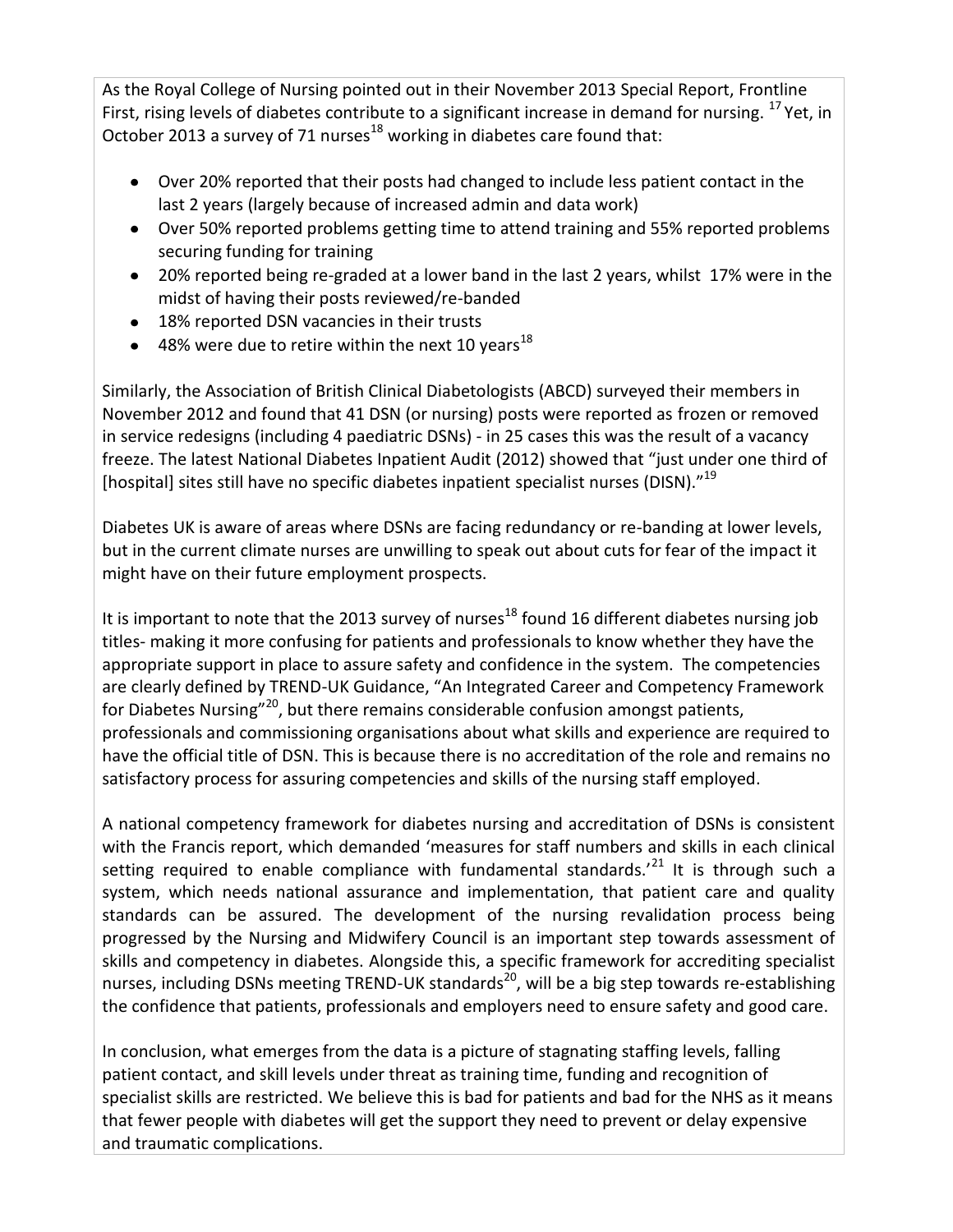**Diabetes UK, TREND-UK and the Royal College of Nursing Calls to Action**

**The following steps need to be taken in order to ensure that the growing numbers of people living with diabetes have access to quality care that prevents complications and reduces costs to the NHS.**

## **We are calling on employers of Diabetes Specialist Nurses to take the following steps:**

- 1. Adopt the consistent job title of Diabetes Specialist Nurse for all posts that work wholly in diabetes **and** that meet the criteria of the TREND-UK competencies (see appendix 1 for a template job description)
- 2. Ensure professional development plans for all DSN posts reflect the competencies and use staff appraisals to map progress against competencies and plan training/support to address areas of need
- 3. Allow staff appropriate time for continuous professional development to build a portfolio and/or academic evidence that they meet the competencies
- 4. End the freezing of recruitment of DSN posts
- 5. Ensure DSN's time is put to best use on complex clinical care, with appropriate clinical supervision

## **We are calling on commissioners/providers and /or health boards to:**

- 1. Recognise the importance of DSNs when designing a cost effective diabetes service
- 2. Support workforce planning to ensure that the predicted 5 million people living with diabetes by 2025 have access to appropriately skilled and qualified nurses. Minimum staffing levels should be at least five diabetes specialist nurses per 250,000 population and at least one diabetes inpatient specialist nurse per 300 beds  $^1$
- 3. Ensure DSNs operate as a member of a fully integrated multi disciplinary team including diabetologist, dietician and podiatrist

# **We are calling on DSNs to :**

- **1.** Establish a portfolio or academic evidence to demonstrate to their employers and in revalidation that they can work to "expert nurse" level in the relevant competencies as outlined by TREND-UK
- **2.** Operate at the following level: "working at master's level as an autonomous practitioner; preferably being a nurse prescriber; offering education to other healthcare professionals; and, handling a complex-care case load"<sup>22</sup>

# **We are calling on universities to:**

1. Map existing masters level diabetes qualifications to the minimum competencies thus giving DSNs an academic pathway to credential their competence

## **We are calling on the Nursing and Midwifery Council and each nation's healthcare professional education body:**

- 1. Recognise the defined roles of specialist nurses including DSNs
- 2. Ensure the revalidation process takes account of relevant competency and skills frameworks for diabetes
- 3. Ensure that appropriate education is available for *all* nurses treating people with diabetes
- 4. Work together with Diabetes UK, TREND-UK and the RCN to establish a recognised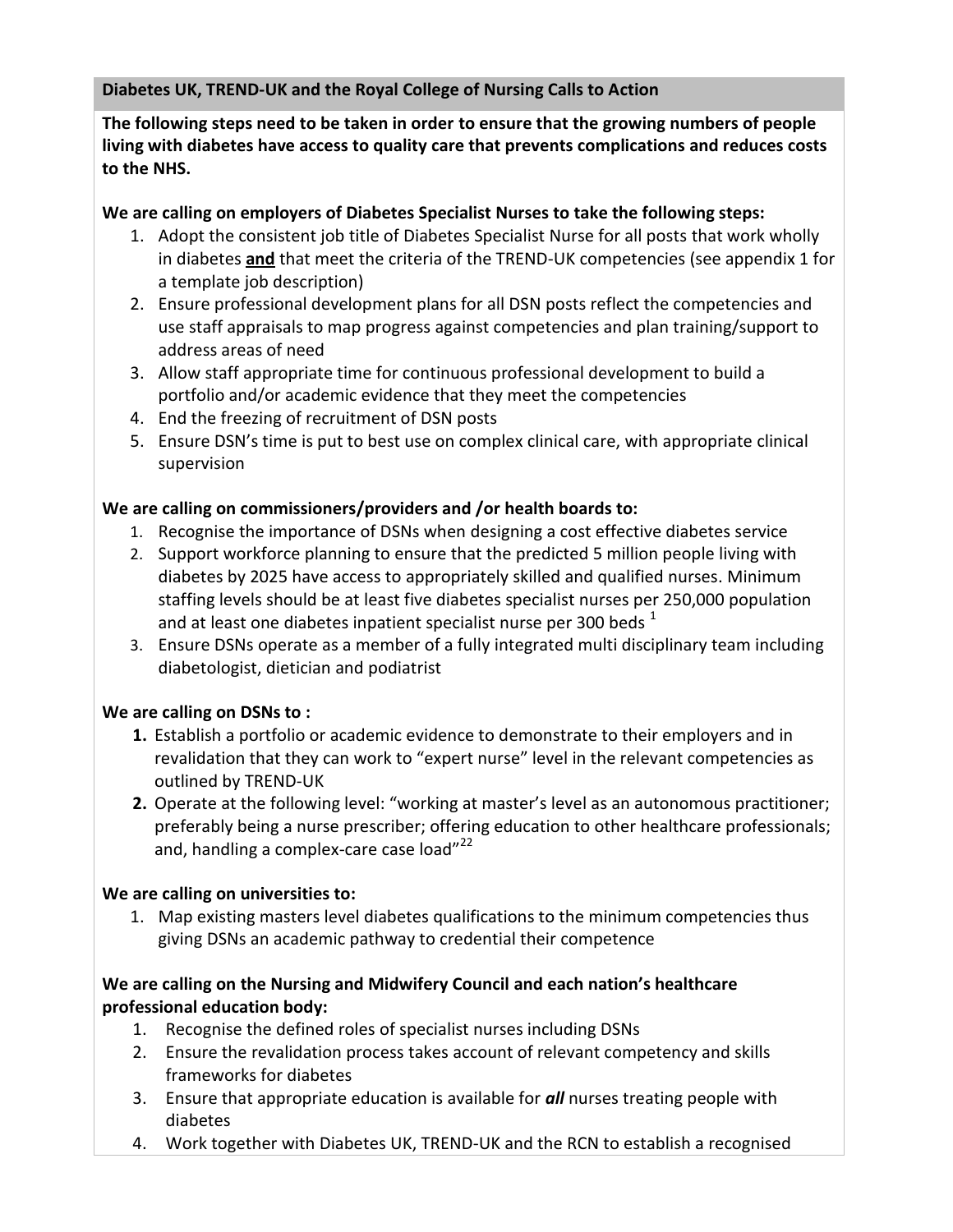system to accredit the skills and competence of those using the Diabetes Specialist Nurses job title

#### **Conclusion**

It is deeply concerning that in the face of dramatic increases in the numbers of people living with diabetes a key, cost effective service, such as that provided by Diabetes Specialist Nurses, should be allowed to stagnate. As one senior diabetes nurse stated: "Demand has outgrown capacity. Many changes have been made to support the team to work smarter. However, we have reached saturation point."

At Diabetes UK we are responding to these issues by working with Diabetes Specialist Nurses to identify and support those nurses who can be the leaders of the profession in the future. In 2014 we will run our first ever event on "Diabetes Specialist Nurses: Discovering Tomorrow's Leaders" to inspire the people we see as fundamental to ensuring people with diabetes get the care and support they need.

However, employers of Diabetes Specialist Nurses must ensure that they have sufficient numbers of competent and clinically supervised nurses in post to deliver quality care to the growing numbers of people with diabetes. Reduced spending on Diabetes Specialist Nursing delivers only a very short-term saving and the evidence clearly points to investment in DSNs reducing overall costs in the health system. More skilled nurses are needed and the NHS must provide a clearly defined career pathway with appropriate training to ensure nurses have the skills to support people with diabetes to enhance their quality of life and reduce costs to the NHS.

#### **Further information**

Diabetes UK [www.diabetes.org.uk](http://www.diabetes.org.uk/) TREND-UK [www.trend-uk.org](http://www.trend-uk.org/) Royal College of Nursin[g www.rcn.org.uk](http://www.rcn.org.uk/)

#### **References**

- 1. Commissioning Specialist Diabetes Services for Adults with Diabetes: A Diabetes UK Task and Finish Group Report, October 2010
- 2. 2010 Diabetes Specialist Nursing Work Force Survey Report, Diabetes UK and NHS Diabetes, May 2011
- 3. Courtenay M, Carey N, James J, Hills M, Roland JM. An Evaluation of a Specialist Nurse Prescriber on Diabetes In-Patient Service Delivery Diabetic Medicine 24(2) 69-
- 4. Arts EE, Landewe-Cleuren SA, Schaper NC, Vrijhoef HJ (2012) The cost-effectiveness of substituting physicians with diabetes nurse specialists: a randomised controlled trial with 2-year follow-up. *J Adv Nursing* **68**: 1224–34
- 5. Castledine G (1989). The Role of the Diabetes Specialist Nurse Royal College of Nursing (RCN) Nursing Forum Presentation cited in RCN and Diabetes Specialist Nursing Working Party Report (1991)
- 6. Commissioning Specialist Diabetes Services for Adults with Diabetes: A Diabetes UK Task and Finish Group Report, October 2010 p 24
- 7. <http://www.diabetes.org.uk/Guide-to-diabetes/Monitoring/15-healthcare-essentials/>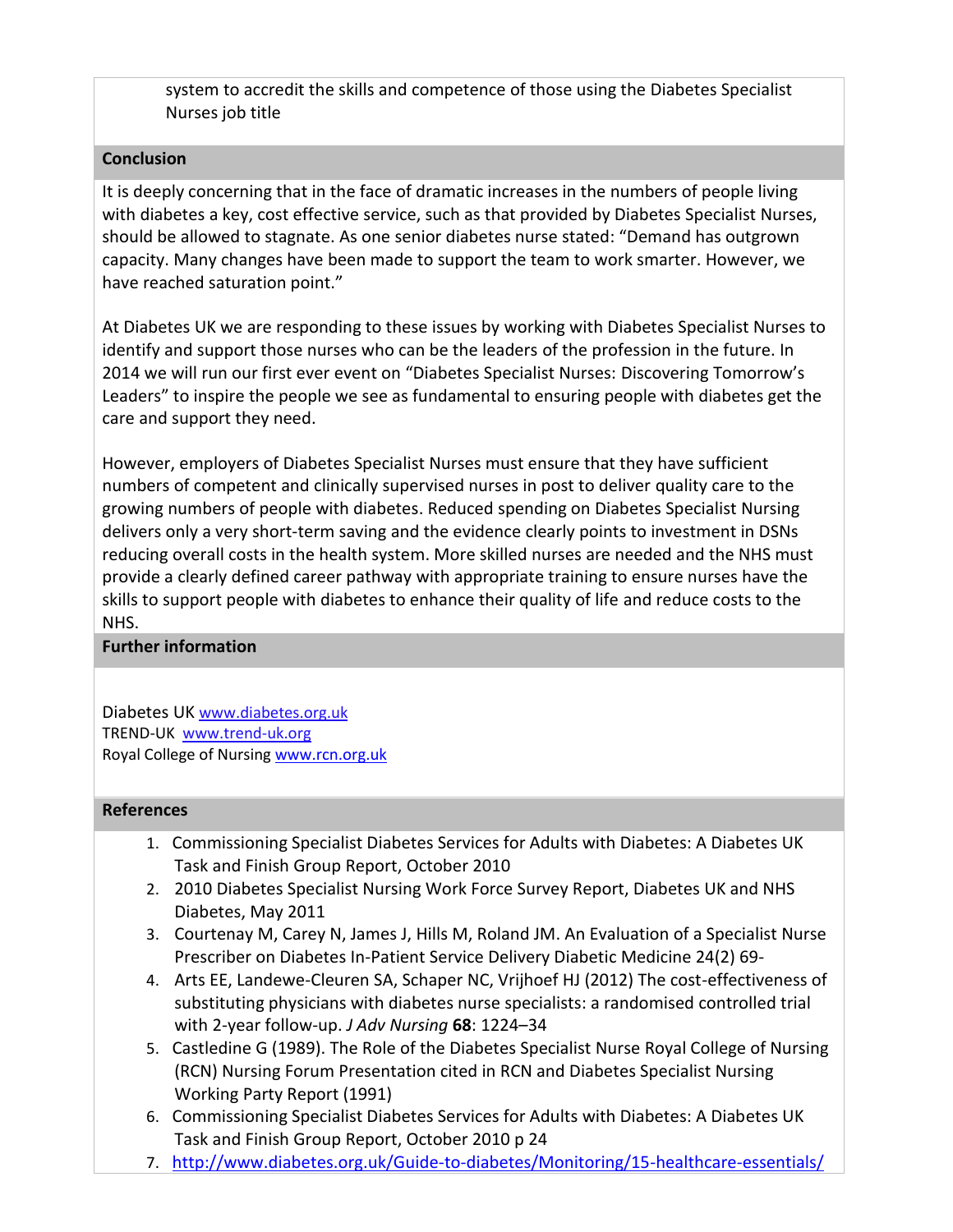- 8. Davies M, Dixon S, Currie CJ, Davis RE, Peters JR. Evaluation of a hospital diabetes specialist nursing service: a randomized controlled trial. *Diabetic Med* 2001; 18: 301– 307.
- 9. M. J. Sampson, T. Crowle, K. Dhatariya, N. Dozio, R. H. Greenwood, P. J. Heyburn, C. Jones, R. C. Temple, E. Walden: Trends in bed occupancy for inpatients with diabetes before and after the introduction of a diabetes inpatient specialist nurse service, Diabetic Medicine [Volume 23, Issue 9, p](http://onlinelibrary.wiley.com/doi/10.1111/dme.2006.23.issue-9/issuetoc)ages 1008–1015, September 2006
- 10. (Courtenay et al 2007) Courtenay M, Carey N, James J, Hills M, Roland JM (2006) An Evaluation of a Specialist Nurse Prescriber on Diabetes In-Patient Service Delivery *Diabetic Medicine* 24(2) 69-74
- 11. Stella Vig, Leena Sevak. Diabetes specialist nursing: A pivotal role to play in care of the diabetic foot, Journal of Diabetes Nursing Vol 16 No 5 2012
- 12. Sampson et al (2013) Determining in-patient diabetes treatment satisfaction in the UK-The DIPsat study. Diabetic Medicine do1;10.1111/dme.12095
- 13. Debbie Hicks, June James , Jill Hill, Grace Vanterpool. Evaluation of nurse consultantled intermediate diabetes care services in England *Diabetic Medicine, March 2012*
- 14. Survey on support for self-management carried out by Diabetes UK May-June 2013
- 15. National Diabetes Inpatient Audit, 2012
- 16. APHO Diabetes Prevalence Model, 2012
- 17. Royal College of Nursing, November 2013, *Frontline First* Running the red light special report
- 18. Survey carried out at the TREND-UK conference,  $11<sup>th</sup>$  October 2013
- 19. National Diabetes Inpatient Audit 2012 <http://www.hscic.gov.uk/catalogue/PUB10506/nati-diab-inp-audi-12-nat-rep.pdf>
- 20. An Integrated Career and Competency Framework for Diabetes Nursing  $(2^{nd}$  Edition), TREND-UK, February 2010
- 21. Francis Report 2013 [http://www.rcgp.org.uk/policy/rcgp-policy-areas/francis](http://www.rcgp.org.uk/policy/rcgp-policy-areas/francis-report.aspx)[report.aspx](http://www.rcgp.org.uk/policy/rcgp-policy-areas/francis-report.aspx) (accessed 13/10/13)
- 22. Quote from Amanda Cheesley, Long Term Conditions Advisor, Royal College of Nursing

# **Acknowledgements**

Diabetes UK's Council of Healthcare Professionals

Diabetes UK's Healthcare Professional Education Task and Finish Group

TREND-UK

Royal College of Nursing

Particular thanks to: Amy Rylance, Bridget Turner, Grace Vanterpool, June James, Debbie Hicks, Su Down, David Simmons, Amanda Cheesley